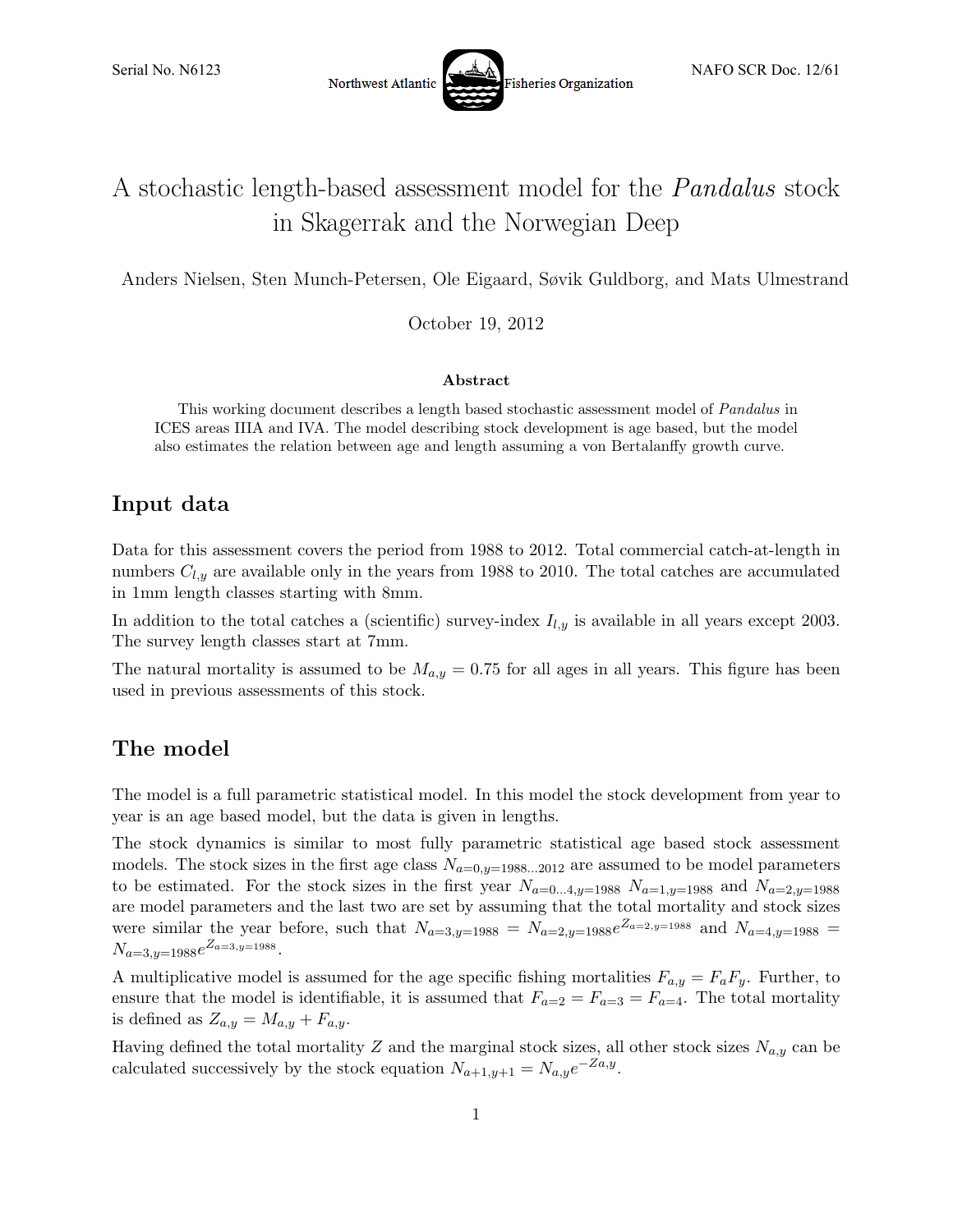The relationship between age and length is assumed to follow the Von Bertalanffy growth function

$$
L(a) = L_{\infty} - (L_{\infty} - L_0)e^{-ka}
$$

Where  $L_{\infty}$ , and k are model parameters to be estimated describing the average length of an old individual and the growth rate respectively.  $L_0$  is a model parameter describing individual length at age zero and is fixed to zero in this model. The length distribution of a year old fish are assume to be normally distributed with a mean given by the Von Bertalanffy growth function and a standard deviation estimated by the model. This normal distribution would more logically be assumed on the log-scale, this was attempted, but found too unstable in this model.

The data are observed commercial catch-at-length  $C_{l,y}$  and survey catch-at-length  $I_{l,y}$ , for a number of length groups  $g_1, \ldots, g_n$ .

The expected number of fish caught by the survey in a length group  $q_i$  can be computed by:

$$
\widehat{I_{g_i,y}} = \sum_{a=0}^{4} \left( \Phi \left( \frac{\text{upper}(g_i) - L(a+\tau)}{\sigma_L} \right) - \Phi \left( \frac{\text{lower}(g_i) - L(a+\tau)}{\sigma_L} \right) \right) Q(a) N_{a,y} e^{-Z_{a,y}\tau}
$$

In this equation the term  $Q(a)N_{a,y}e^{-Z_{a,y}\tau}$  is recognized as the expected number caught from age group a, if  $\tau$  is the time of year where the survey is conducted, and  $Q(a)$  is the survey catchability for age group a. The remaining large parenthesis computes what fraction of lengths at age  $a+\tau$  that are within length group  $g_i$ . Here  $\Phi$  is the distribution function for a standard normal distribution, lower( $g_i$ ) and upper( $g_i$ ) are the lower and upper limits defining the length group  $g_i$ .  $L(a + \tau)$  is, according to the Von Bertalanffy growth function the mean length at age  $a + \tau$  and  $\sigma_L$  is the corresponding standard deviation. Finally, the lengths in  $g_i$  from all age groups are summed.

It is slightly more difficult to compute the expected commercial catch in each specified length group, since this is not taken at a specific time, but throughout the entire year, while the individuals are growing. Here it is assumed that fishing occurs uniformly in time within each year.

Computing the expected total catch in each length group is done be stepping through the year in sufficiently small steps (here 10 per year). In each step the fraction with lengths in the length group  $g_i$  of the total catch from that step is added up. With 10 steps define  $\Delta t = 1/10$ , then:

$$
\widehat{C_{g_i,y}} = \sum_{s=1}^{10} \sum_{a=0}^{4} \left( \Phi\left(\frac{\text{upper}(g_i) - L(a + (s - 0.5)\Delta t)}{\sigma_L^{(c)}}\right) - \Phi\left(\frac{\text{lower}(g_i) - L(a + (s - 0.5)\Delta t)}{\sigma_L^{(c)}}\right) \right).
$$

$$
\frac{F_{a,y}}{Z_{a,y}} (1 - e^{-Z_{a,y}\Delta t}) N_{a + (s-1)\Delta t,y}
$$

Here the last term is recognized as the catch equation applied in each step, and the first term is computing what fraction has lengths within length group  $g_i$ .

The remaining part of the model is the observation error which is assumed to be independent normally distributed with separate variance parameters for total catches and for survey catches.

#### Example calculating reference points

The model is able to produce full stock numbers at age, fishing mortality at age, and as such normal calculations of reference points can also be conducted. As an example the calculation of  $F_{0,1}$  is illustrated here.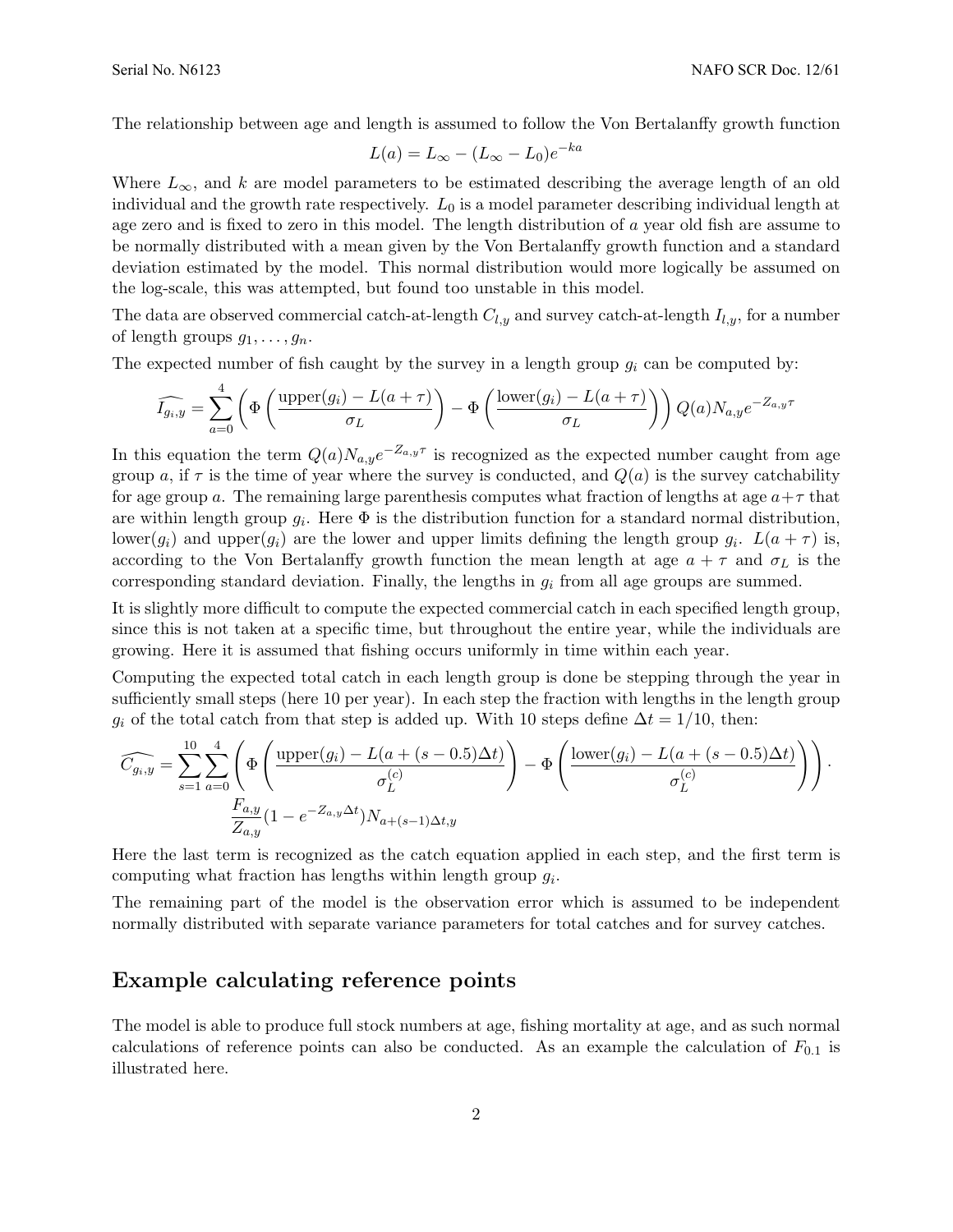

 $F_{max} = 6.38$   $F_{0.1} = 0.89$   $F_{0.35SPR} = 1.23$ 

Figure 1: Yield per recruit and reference point calculation example

The yield per recruit curve must be calculated, which should not be based on the plus group selected for the assessment model, as the cohort need to be followed to the end. The maximum age was set to 20, which should be more than enough. The fishing selectivity at age  $F_a$  was set as estimated by the model and extended to maximum age by setting the selectively equal to selectivity at age 4 for all ages above 4. The average proportion mature over the last 15 years was used, and set to 1 for ages above 4. The natural mortality was extended by setting it equal age 4 for all ages above 4. The weights-at-ages are calculated via the estimated length at age relationship (details to be updated).

Having extended all the variables that determinate the cohort development, a yield is computed for a number of different levels of  $\overline{F}_{2-3}$ , here the levels 0,0.01,0.02,...,2.0 were chosen, and the yield was plotted against  $\overline{F}_{2-3}$ . Finally, the point on the yield per recruit curve, where the slope is 10% of its initial slope (at  $\overline{F}_{2-3} = 0$ ), is identified.

### Example calculating forecasts

Following the estimated stock numbers at age and fishing mortality at age it is possible to carry out normal short term forecasts. An example the calculation is shown here. The stock status at the end of the final assessment year (here 2011) is used as the starting point.

To forecast different stock options assumptions about the level of the future recruitment is needed. For this example the median of the last 7 years was used, since there is no obvious stock-recruitment relationship. For a future stock weights, catch weights, proportion mature and natural mortality, an average of the last three years (2009-2011) was used.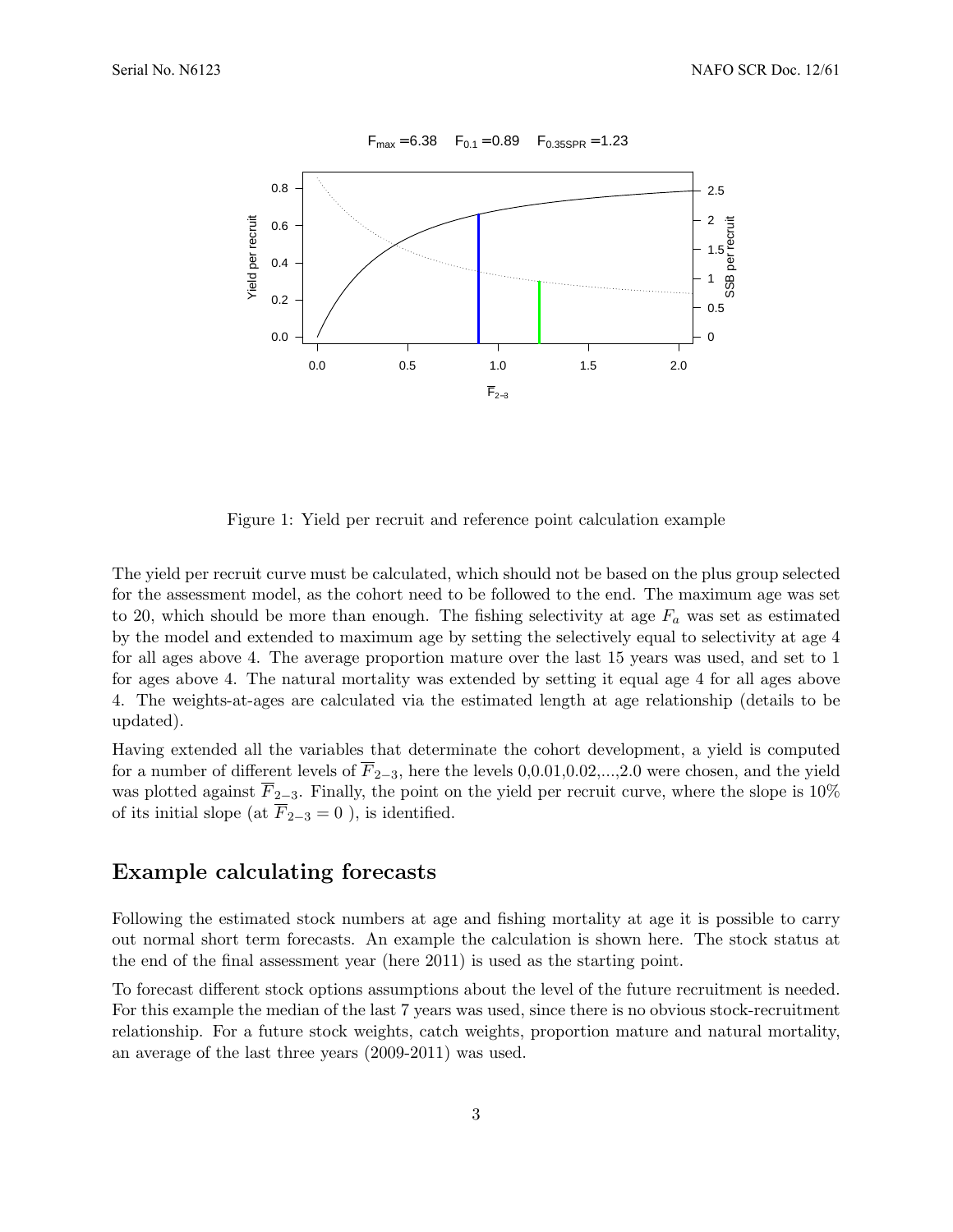

Figure 2: Short term forecast example calculation

Consider now the scenario, where fishing is set to be the same in the three following years. For the first forecast year (2012) the recruitment is set to the median described above, and following the fishing and natural mortalities each N-at-age is updated one step ahead from the previous year. The catch and SSB is calculated. This is repeated three times.

### 1 Stockassessment.org

All details about the model, its code, and the results can be found at http://www.stockassessment.org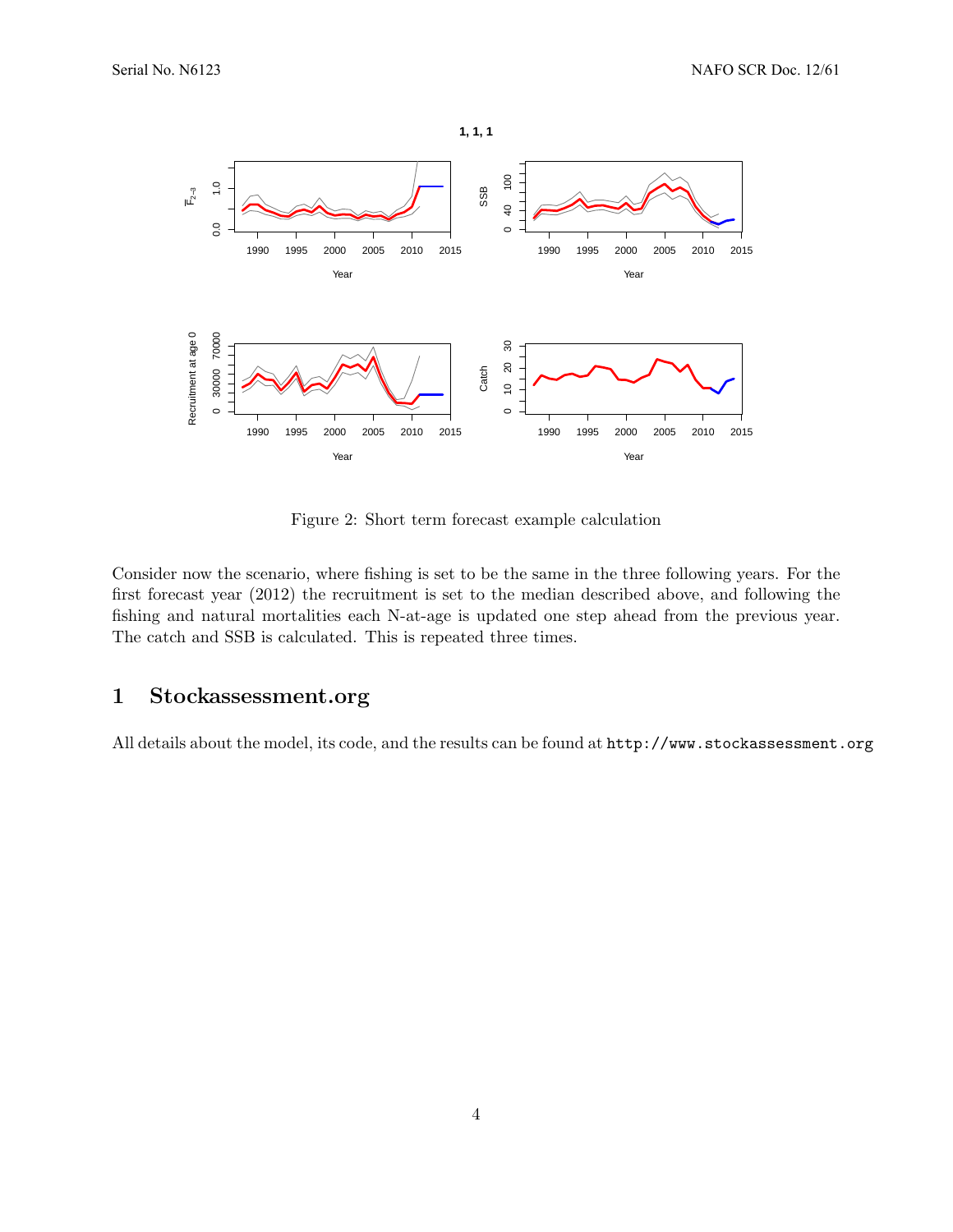## Results

| $\operatorname{Year}$ | $F_{2-3}$  | SSB      |
|-----------------------|------------|----------|
| 1988                  | 0.46       | 24.5     |
| 1989                  | 0.62       | 42.3     |
| 1990                  | 0.62       | 41.6     |
| 1991                  | 0.48       | 40.3     |
| 1992                  | 0.42       | 46.1     |
| 1993                  | 0.34       | 53.4     |
| 1994                  | 0.32       | 65.5     |
| 1995                  | 0.45       | 47.2     |
| 1996                  | 0.49       | 51.3     |
| 1997                  | 0.43       | 52.1     |
| 1998                  | 0.58       | 48.1     |
| 1999                  | 0.41       | 44.7     |
| $2000\,$              | $\rm 0.35$ | 56.9     |
| 2001                  | 0.37       | 41.9     |
| 2002                  | 0.37       | 45.1     |
| 2003                  | 0.27       | 77.6     |
| 2004                  | 0.37       | 88.3     |
| 2005                  | 0.32       | 97.8     |
| $2006\,$              | 0.34       | $82.5\,$ |
| $2007\,$              | $0.25\,$   | 90.3     |
| 2008                  | 0.37       | 80.7     |
| 2009                  | 0.43       | 49.6     |
| 2010                  | 0.56       | 30       |
| 2011                  | 1.06       | 17.7     |
| $2012\,$              | ΝA         | 11.4     |

Table 1: Yearly estimates of  $\overline{F}_{2-3}$  and Spawning stock biomass.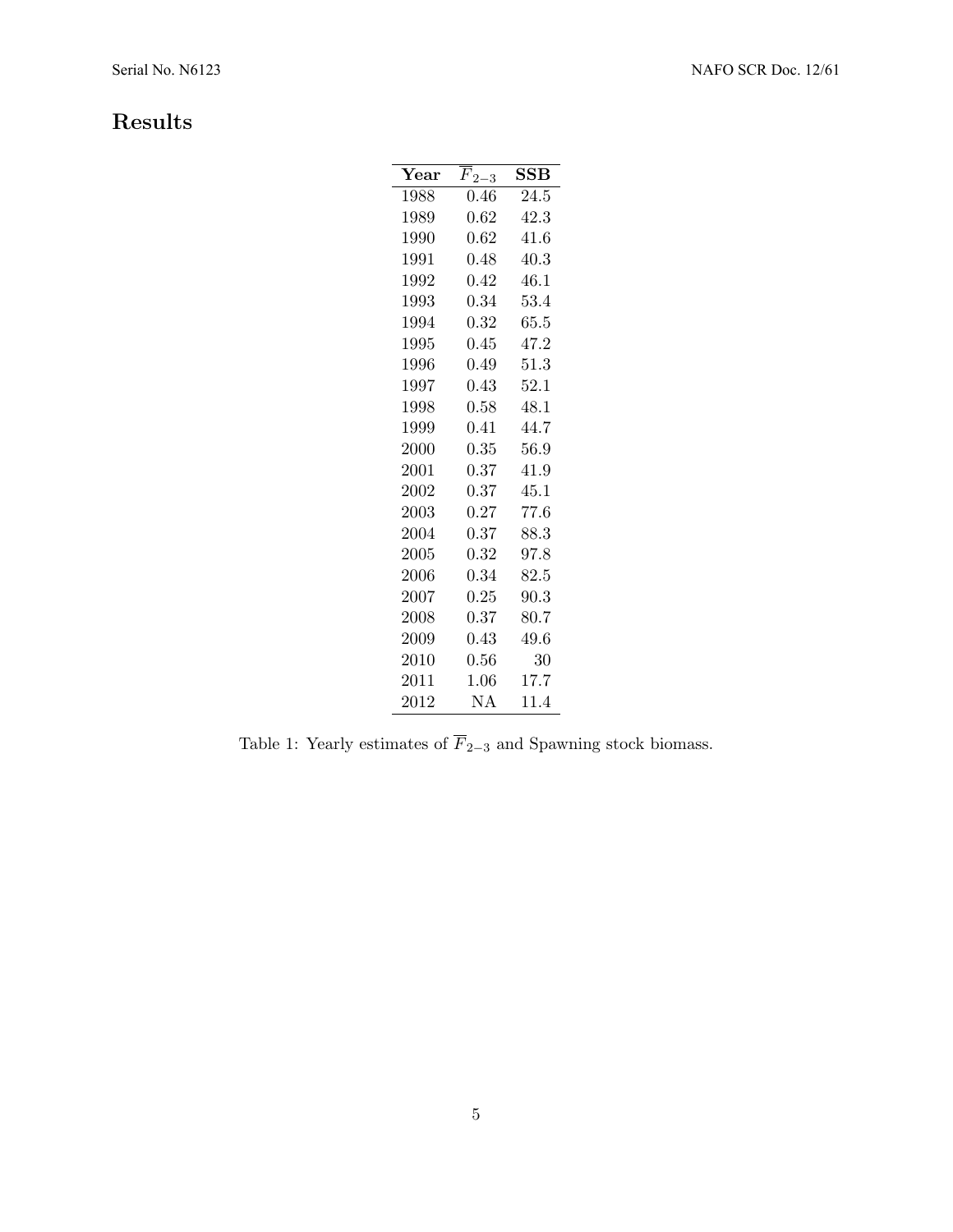

Figure 3: The estimated relation between age and length.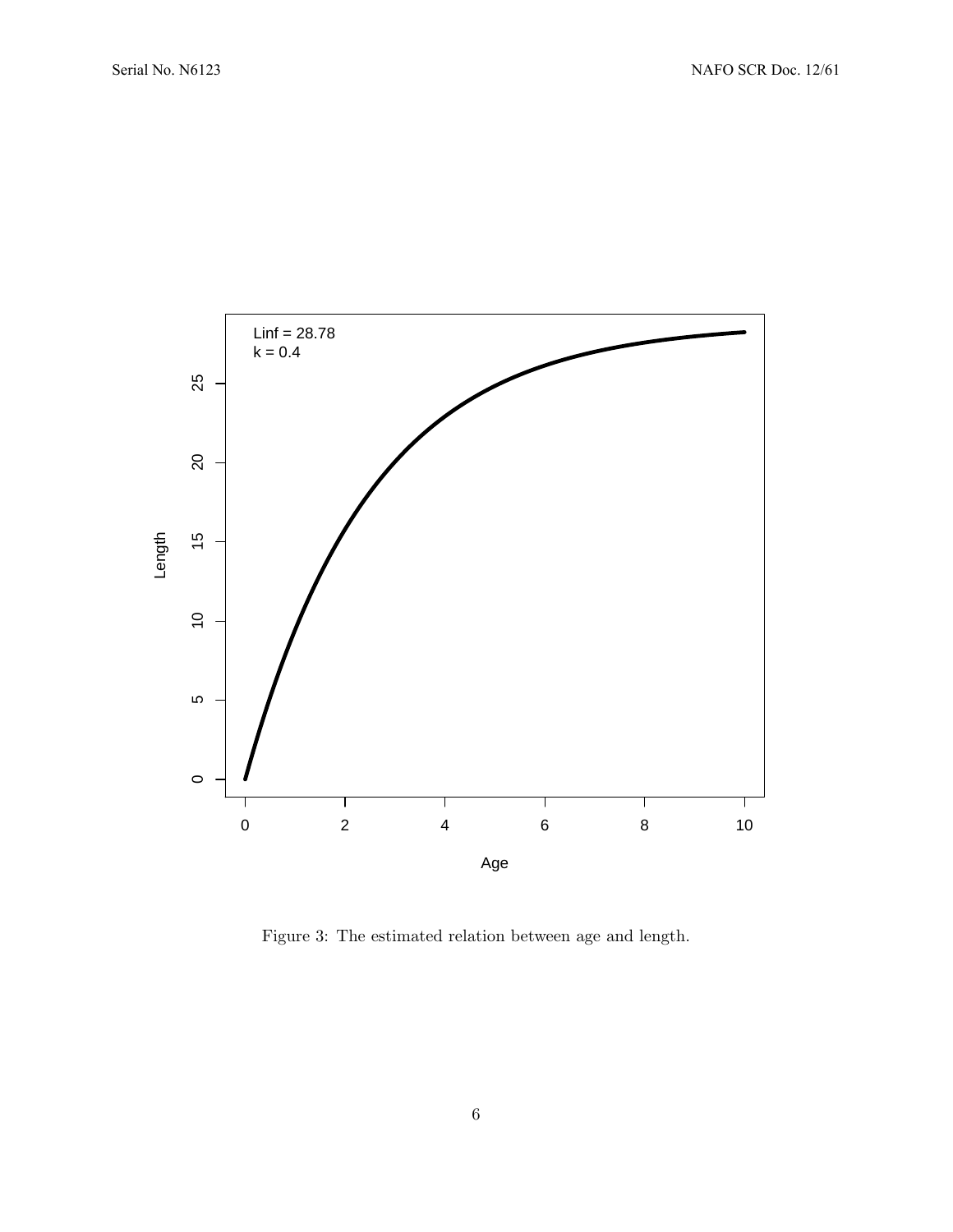

Figure 4: The length observations from surveys (red) and form total catches (black).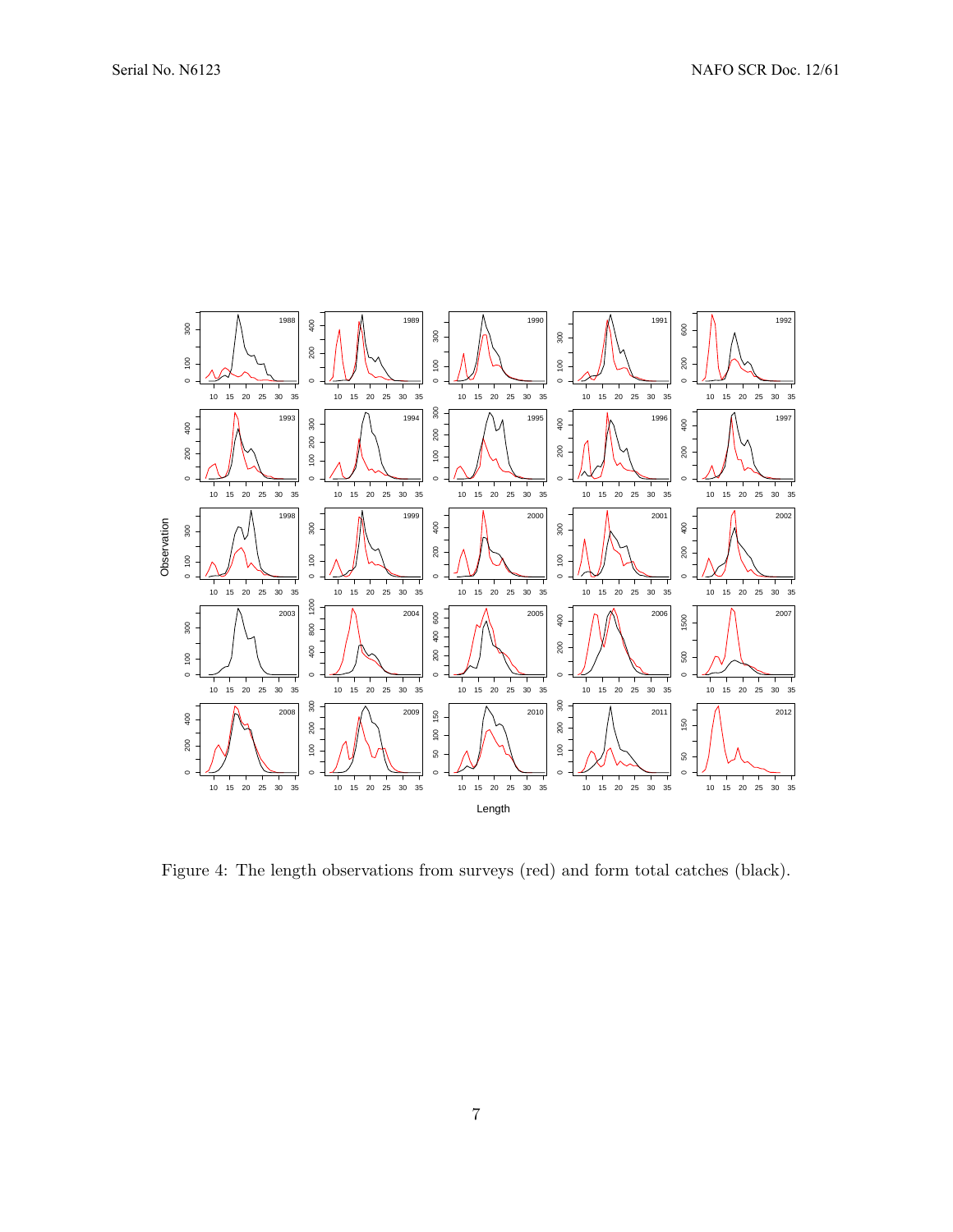

Figure 5: The length observations from survey (red circles) and total catches (black circles) on top of the predicted length distributions from survey (red lines) and total catches (black lines).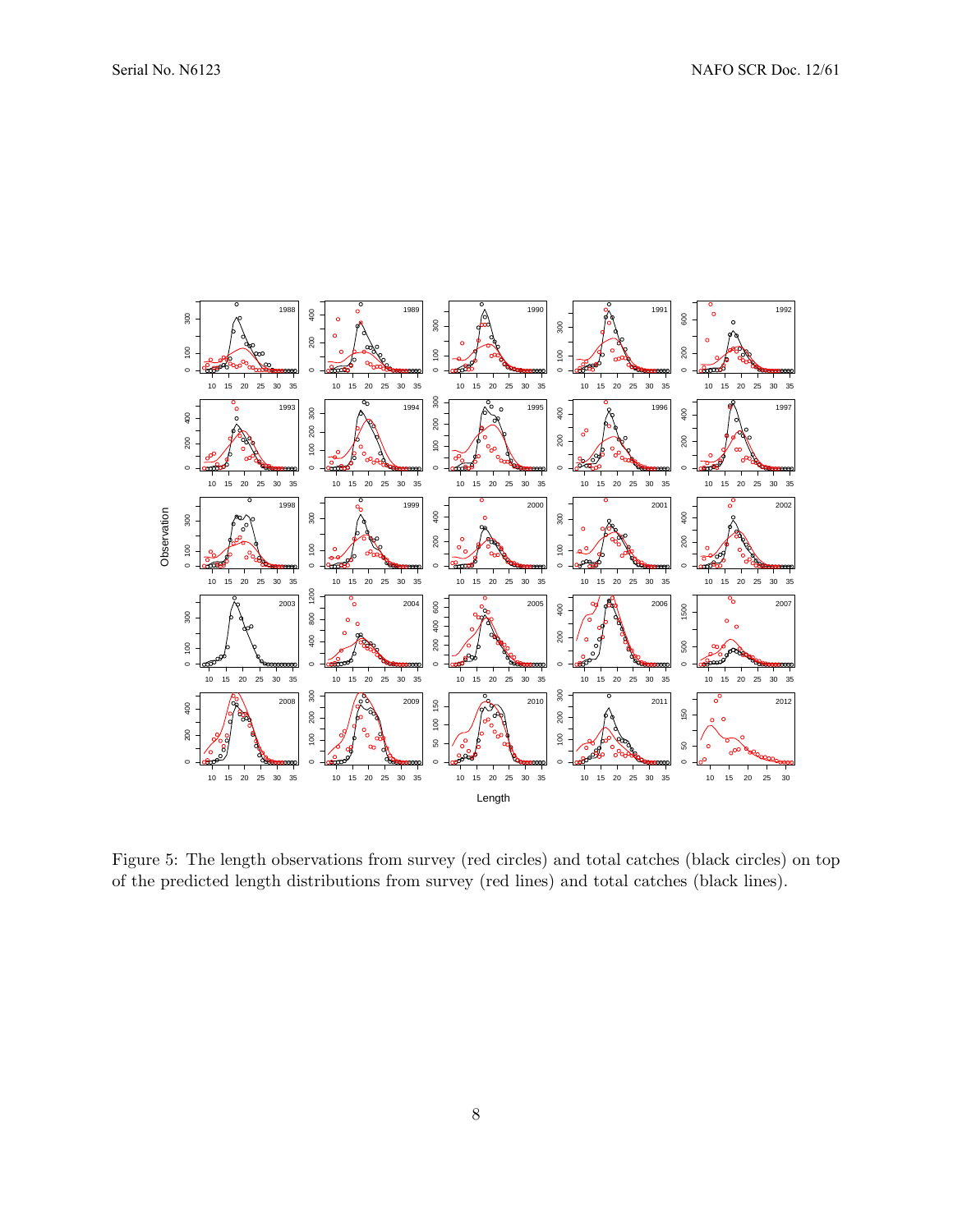

Figure 6: The estimated fishing mortalities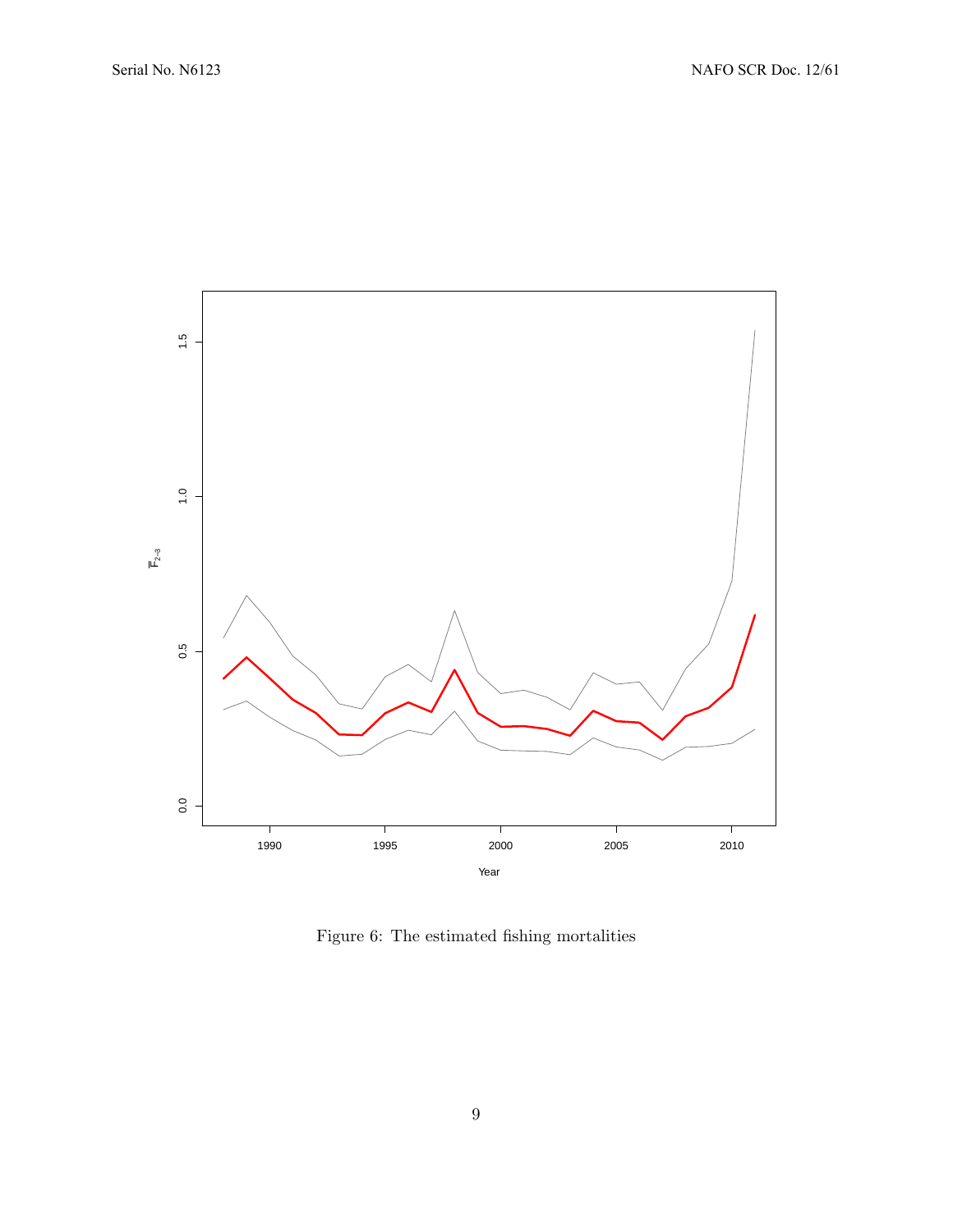

Figure 7: The estimated spawning stock biomass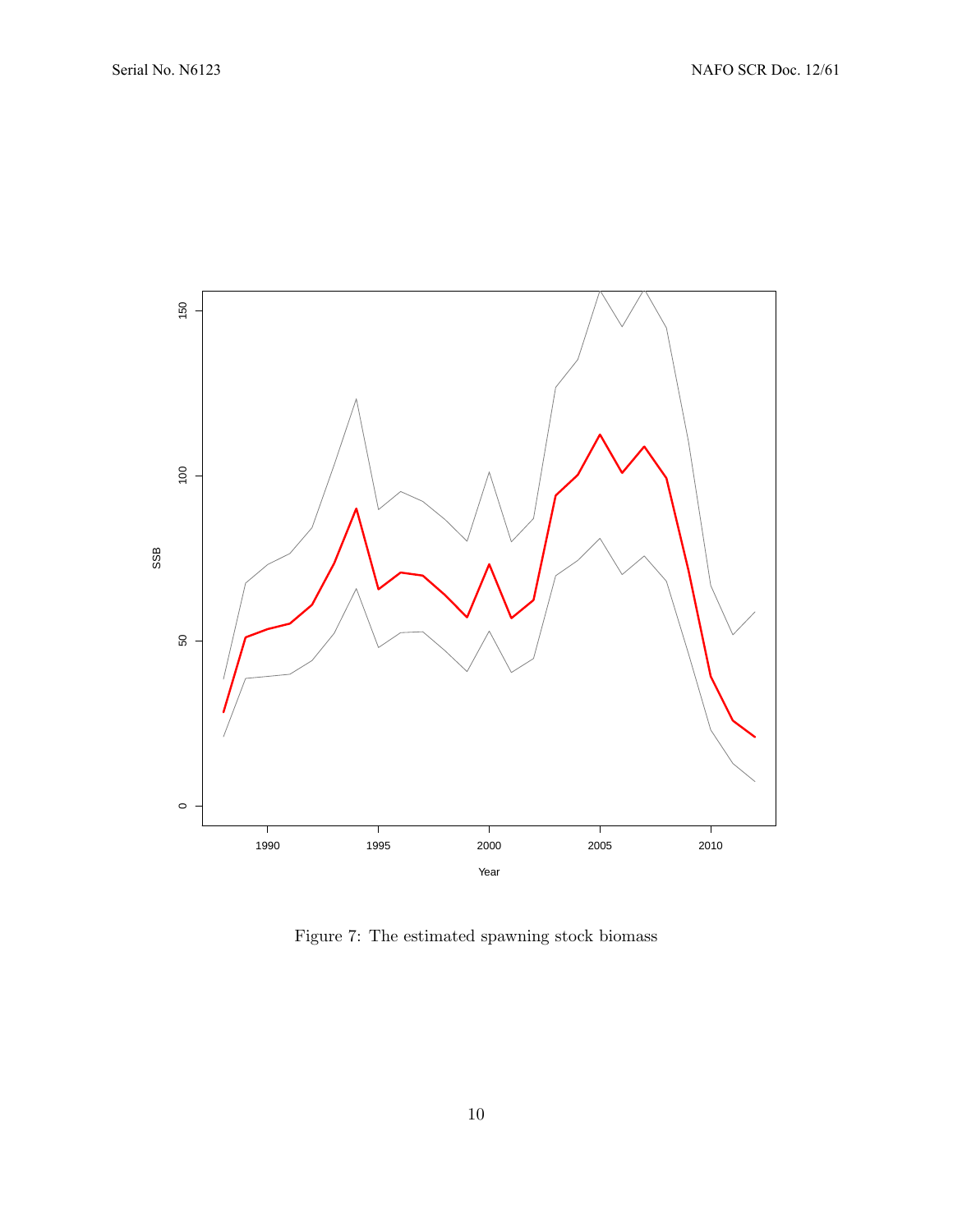

Figure 8: The estimated recruitment (age class 0)